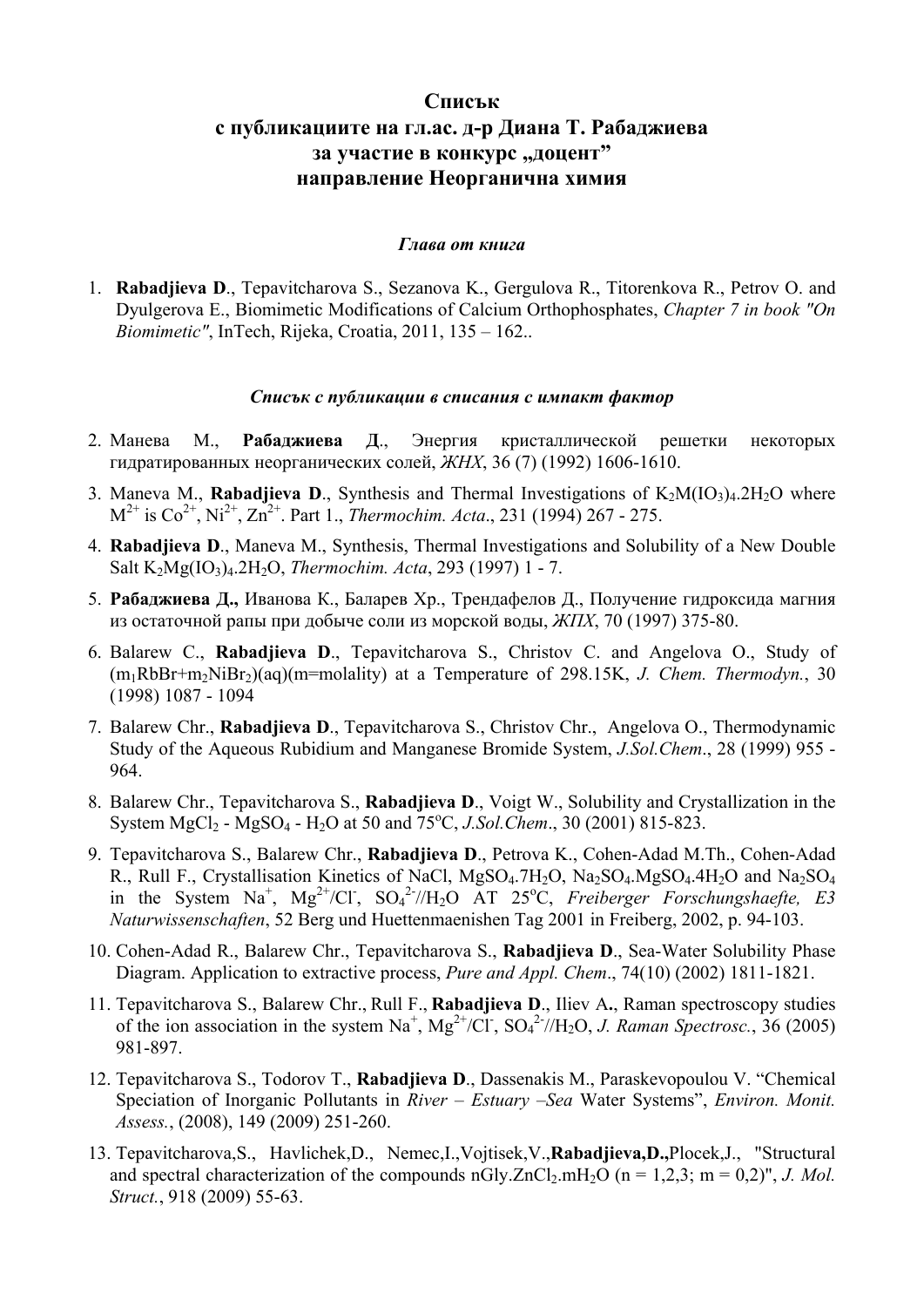- 14. **Rabadjieva D.,** Tepavitcharova S., Todorov T., Dassenakis, M., Paraskevopoulou V., Petrov М., "Chemical speciation in mining affected waters: the case study of Asarel-Medet mine", *Environ. Monit. Assess.*, 159 (2009) 353-366.
- 15. **Rabadjieva, D.,** Gergulova, R., Titorenkova, R., Tepavitcharova, S., Dyulgerova, E., Balarew, C., Petrov, O. **"**Biomimetic transformations of amorphous calcium phosphate: Kinetic and thermodynamic studies", *J Mater Sci: Mater Med*, 21(9), (2010) 2501-2509.
- 16. Tepavitcharova, S, Todorov, T., **Rabadjieva, D.,** Dassenakis, M., Paraskevopoulou, V. **"**Chemical speciation in natural and brine sea waters", *Environ. Monit. Assess.*, 180(2011)217– 227.
- 17. **Rabadjieva D.,** Tepavitcharova S., Gergulova R., Sezanova K., Titorenkova R., Petrov O., Dyulgerova E., "Mg- and Zn-modified calcium phosphates prepared by biomimetic precipitation and subsequent treatment at high temperature", *J Mater Sci: Mater Med* 22 (2011) 2187–2196.
- 18. Tepavitcharova S., **Rabadjieva D**., Havlíček D., Němec I., Vojtíšek P., Plocek J., Koleva Z., Crystallization and Characterization of the Compounds Gly.MSO<sub>4</sub>.MH<sub>2</sub>O (M = Mg<sup>2+</sup>, Mn<sup>2+</sup>,  $Fe<sup>2+</sup>, Co<sup>2+</sup>, Ni<sup>2+</sup>, Zn<sup>2+</sup>; M = 0, 3, 5, 6), *J. Mol. Struct.*, 1018 (2012) 113-121.$
- 19. Andonova-Lilova B., Alexandrova R., **Rabadjieva D.,** Tepavitcharova S.**,** Application of cultured murine cells for an initial evaluation of the biocompatibility of Mg and Zn modified tri-calcium phosphates, *C.R. Acad. Bulg. Sci., 2012, accepted for publication.*

#### *Списък с публикации в списания и поредици без импакт фактор*

- 20. Манева М., Рабаджиева Д., Върху дехидратацията и разтворимостта на MeSO<sub>4</sub>.7H<sub>2</sub>O (Me2+ = Zn, Mg, Fe, Co, Ni*), Год. ВХТИ - София*, 31 (3) (1992) 98-110.
- 21. Todorov T., **Rabadjieva D**., Tepavitcharova S., New Thermodynamic Database for More Precise Simulation of Metal Species in Natural Water, *Journal of the University of Chemical Technology and Metallurgy*, 41 (2006) 97-102.
- 22. **Rabadjieva D**., Tepavitcharova S., Todorov T., Dassenakis M., Paraskevopoulou V., Petrov M., "Thermodynamic Modeling of Inorganic Chemical Speciation in River Waters Affected by Mine Water Discharges", *Euro-Asian Journal of Sustainable Energy Development Policy*, 2(1) (2009), 14-24.
- 23. Tepavitcharova S., **Rabadjieva D**., Todorov T., Dassenakis M., Paraskevopoulou V.,"Trace Elements Speciation in Mining Affected Waters" Water Treatment Technologies for the Removal of High-Toxicity Pollutants. *NATO Science for Peace and Security Series-C: Environmental Security* (2009) 161-168.
- 24. **Rabadjieva D**., Titorenkova R., Gergulova R., Dyulgerova E., Balarew Chr., "Influence of Zn on the Biomimetic Transformation of Amorphous Calcium Phosphate to Nano-Sized Apatite", *Nanoscience and Nanotechnology, edited by E.Balabanova and I Dragieva*, 9, (2009) 235-238.
- 25. Titorenkova R., **Rabadjieva D**., Petrov O., Gergulova R., Ilieva R., Dyulgerova E., Konstantinov L., "Synthesis and Characterization of Zn-Containing Calcium Phosphate Bioceramics", *Nanoscience and Nanotechnology, edited by E.Balabanova and I. Dragieva*, 9, (2009) 176-178.
- 26. **Rabadjieva D**., Titorenkova R., Gergulova R., Tepavitcharova St., Dyulgerova E., Balarew Chr., Petrov O., "Biomimetic Approach for Preparation of Modified Calcium Phosphates", *Nanoscience and Nanotechnology, edited by E.Balabanova and I. Dragieva*, 10, (2010) 169-171.